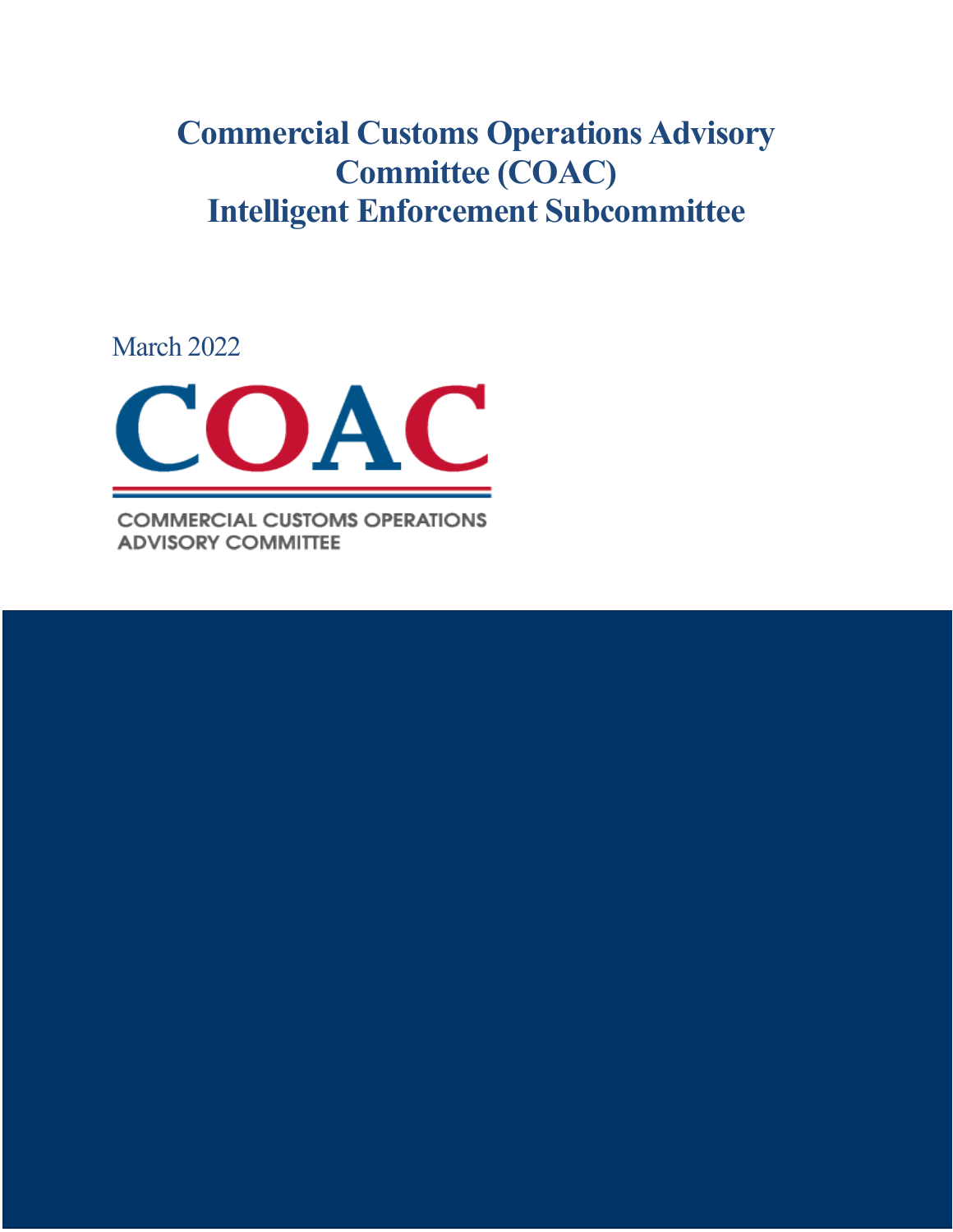### **Commercial Customs Operations Advisory Committee (COAC) March 2022**

# **Report of the Work of the COAC Subcommittee on Intelligent Enforcement**

**Co-Chairs Erika Vidal-Faulkenberry – Biogen Matt Zehner – Roanoke Group Heather Litman – GDLSK**

#### **Intelligent Enforcement Subcommittee Members:**

Brian Barber, Barry Baxter, Dave Corn, John Drake, Chris Everly, Tom Gould, Heather Litman, Kerry Novak, Julie Pojar, Cynthia Roller, Travis Skinner, John Van Wallaghen, Erika Vidal-Faulkenbarry, Brian White, Kathy Wilkins, and Matt Zehner.

#### **Background**

The following working groups make up the Intelligent Enforcement Subcommittee:

- 1) The AD/CVD Working Group, Chaired by Matt Zehner
- 2) The Bond Working Group. Co-chaired by Matt Zehner and Tom Gould
- 3) The Forced Labor Working Group, Co-chaired by Erika Vidal-Faulkenberry and Julie Pojar
- 4) The Intellectual Property Rights Working Group, Chaired by Heather Litman

All subcommittee objectives and scope are consistent with the official charter of COAC.

#### **Summary of Work**

The Intelligent Enforcement (IE) Subcommittee is responsible for looking at opportunities to enhance trade and government processes, policies, and programs, with the goal of enabling trade and CBP to be better positioned for the future. The IE Subcommittee currently consists of four (4) active working groups. Each will have substantial tasks over the  $16<sup>th</sup>$  term.

### **AD/CVD Working Group**:

The Antidumping and Countervailing Duty Working Group will continue building upon the work and recommendations of the 15<sup>th</sup> and earlier COAC AD/CVD Working Groups. The AD/CVD WG intends to meet monthly. It met this year in February and will meet again after March 15, 2022.

The AD/CVD WG will focus its efforts on facilitating imports of compliant importers and ways for importers to achieve high compliance. The AD/CVD WG will also continue with the ongoing work from the prior WG as it pertains to non-resident importers and the topic of better accuracy with AD/CVD entry filing. Additionally, the WG will assess the implementation status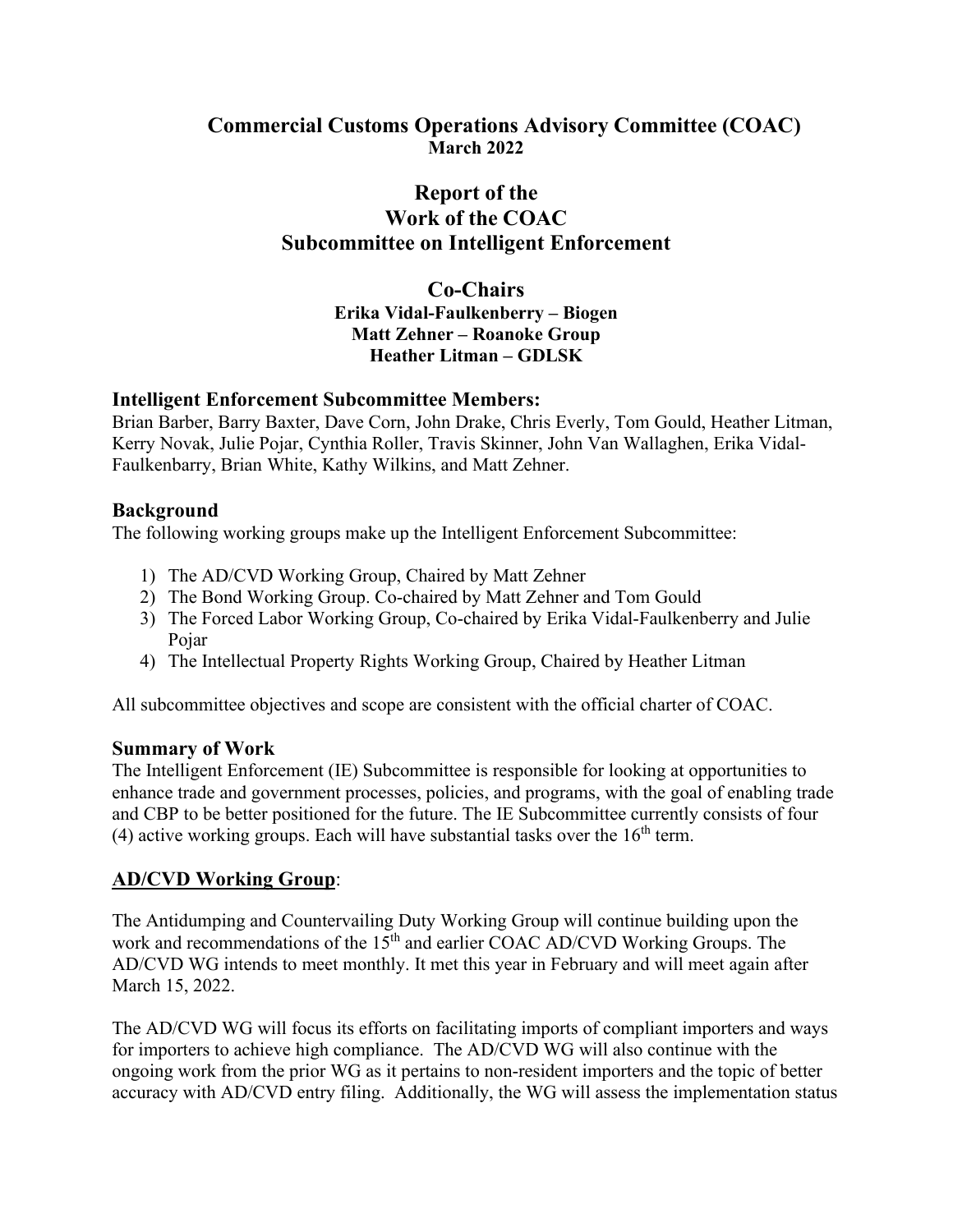of the prior recommendation from this group, and where fully implemented, the AD/CVD will review the efficacy of the proposal. Where necessary, matters involving Sections 201, 232, and 301 will be discussed by this WG.

The AD/CVD WG does not have any recommendations to submit for the March 2022 meeting.

# **Bond Working Group:**

The Bond Working Group will continue building upon the work and recommendations of the 15<sup>th</sup> and earlier COAC Bond Working Groups. The Bond WG intends to meet monthly; it met earlier this year in February and will meet again after March 15, 2022.

A great deal of work from past meetings has culminated with several recommendations presented late in the 15th COAC term. The Bond WG will monitor CBP's implementation and/or execution of previous recommendations. The Bond WG has provided its input to the CBP Revenue Division regarding updating the Bond Amount Directive (3510-004), and eagerly awaits CBP's publication of that revised Directive. The Bond WG will also review recent actions regarding the use of continuous bonds with TIBs where potential liquidated damages could exceed the amount of the continuous bonds. Additionally, the Bond WG will continue discussions regarding the electronic delivery of CBP Form 5955a to sureties, bond principals, and/or entry filers.

The Bond WG does not have any recommendations to submit for the March 2022.

# **Forced Labor Working Group:**

The Forced Labor Working Group (FLWG) will continue and expand the work that was performed during the  $15<sup>th</sup>$  term, when the working group was re-established following up the development of the concept of the Forced Labor Division, which was established to enforce Section 307 of the Tariff Act of 1930 (19 U.S.C. § 1307).

Primary focus of the second quarter: The FLWG shall develop recommendations or inform progress towards recommendations based on the following three objectives pertaining to the Uyghur Forced Labor Prevention Act (UFLPA). FLWG members will be nominated to conduct the necessary work to complete the following objectives related to UFLPA:

### **1. Communications Plan**

a. Provide feedback on CBP's communication plan for sharing information with trade stakeholders on the UFLPA implementation.

### **2. Questions on Implementation**

- a. Anticipate questions and concerns to help CBP proactively address these in outreach.
- b. Review public comments submitted in response to the DHS Federal Register Notice (FRN) and advise CBP of concerns.

### **3. Website Review**

a. Provide input/feedback on CBP's website content related to UFLPA.